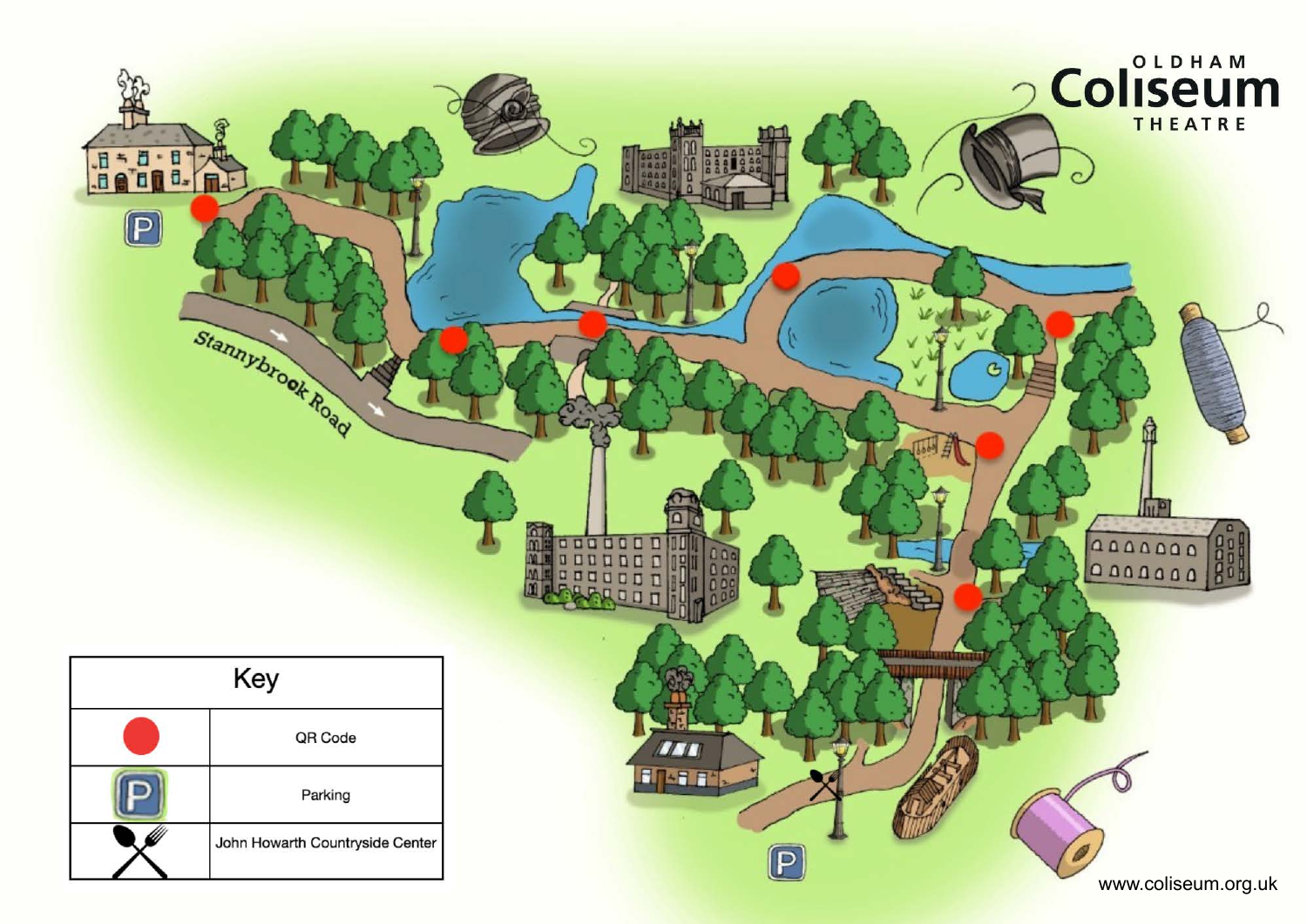

**Coliseum THEATRE** 

## $\sim$  which when  $\sim$ the Culture Trail. Share your thoughts on social media using a using a collection of the collection of the collection of the collection of the collection of the collection of the collection of the collection of the collection of the collection of the collection of

 $\overline{\phantom{a}}$ Use the map to find virtual characters, learn about Oldham's industrial heritage, and explore Daisy Nook Country Park. Fun for all the family.

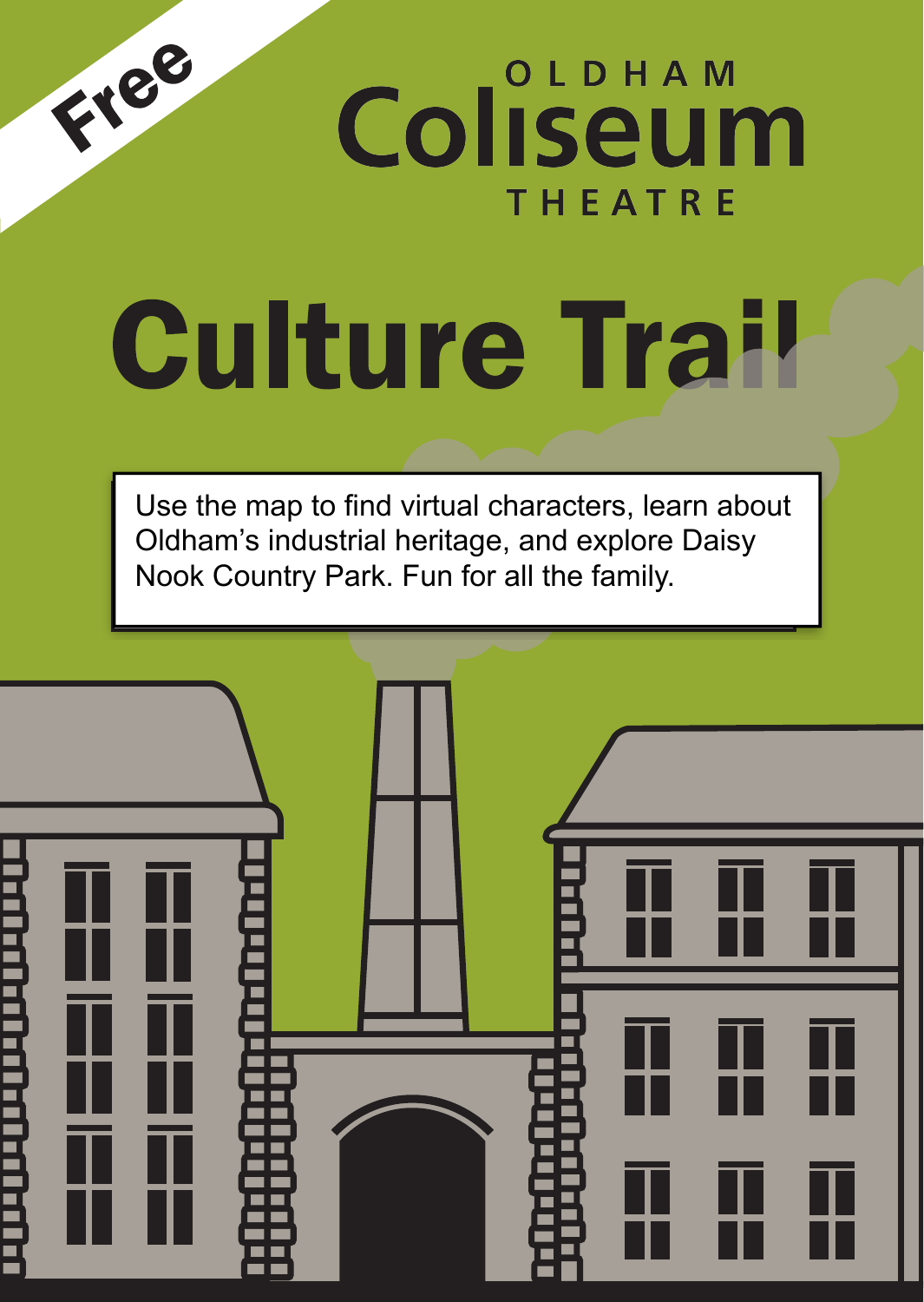Use the map to find the QR codes and meet wonderful characters who used to walk the paths of Daisy Nook during the Victorian era.

Stories and characters have been created from historical sources and the imagination and creativity of community groups across Oldham.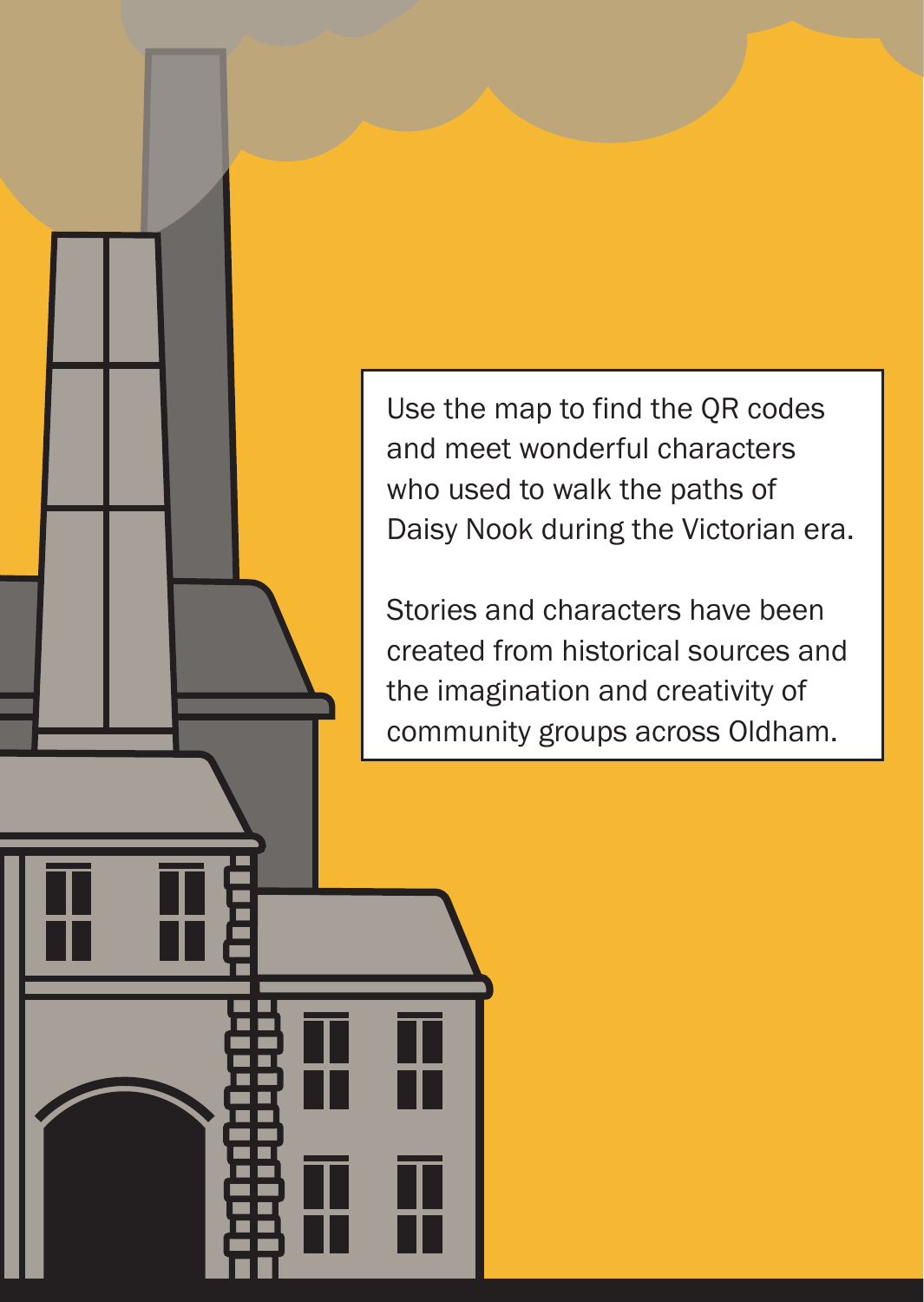## Instructions

1) Open the map and seek out the the locations of the QR codes.

2) Scan the QR code using your mobile phone.

3) This will take you to a video.

4) Listen to a short story told by an engaging, historical character.

5) Have a go at the additional activities and conversation starters as you continue to explore the Culture Trail.